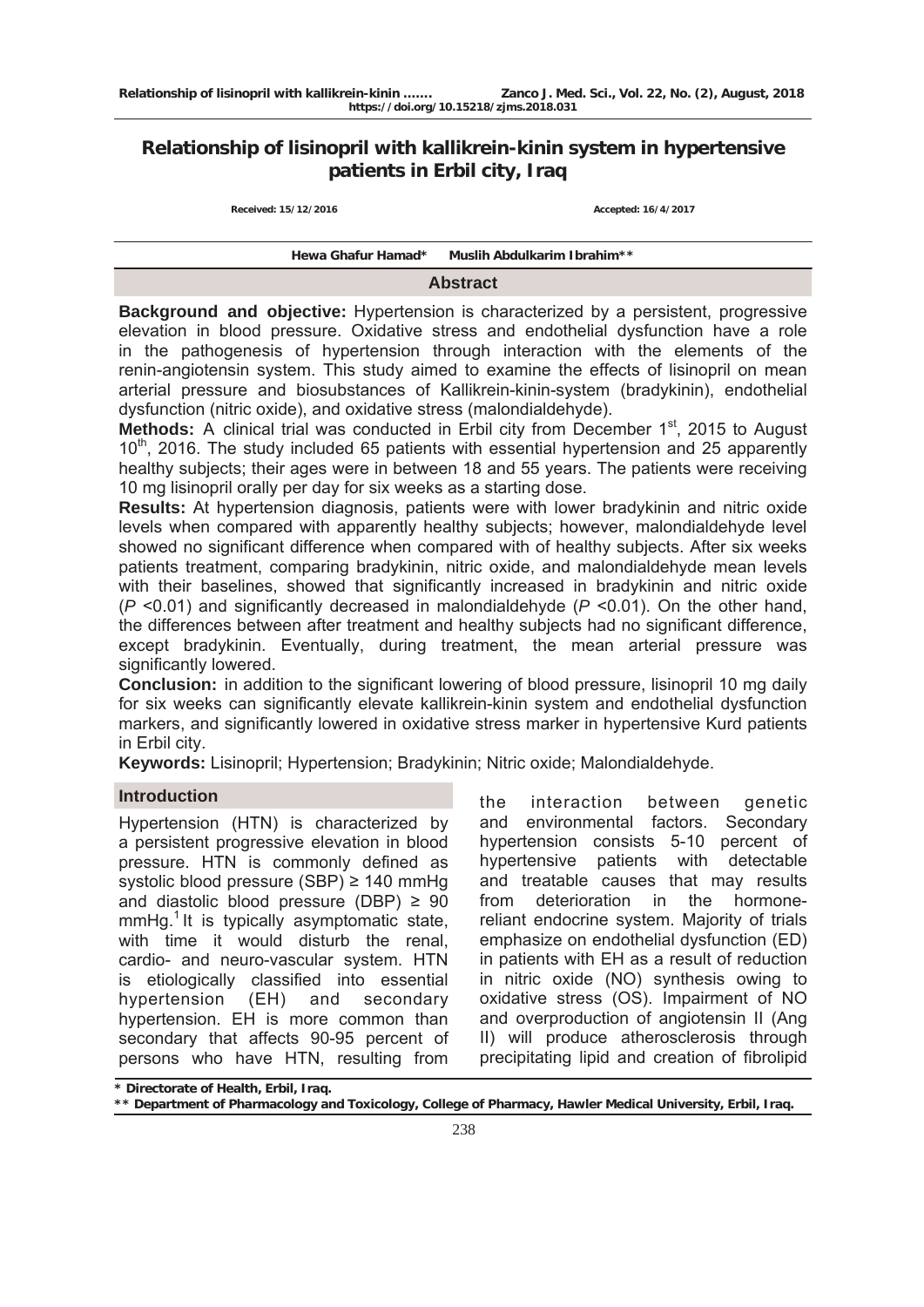**Relationship of lisinopril with kallikrein-kinin ……. Zanco J. Med. Sci., Vol. 22, No. (2), August, 2018 https://doi.org/10.15218/zjms.2018.031**

plaques in the vessels. $2$  Nervous mechanisms, sympathicoadrenal system, vasopressin, and renin- angiotensinaldosterone system (RAAS) are the general agents that control vascular tonicity. $3$  RAAS plays a main role in the pathogenesis of hypertension,<sup>4</sup> through a series of changes by the action of angiotensin converting enzyme (ACE) to convert angiotensin I (Ang I) into Ang II, $5$ which is a main character in coordinating the cardiovascular physiology. $6$  Also OS has a role in the pathogenesis of HTN through interaction with the elements of the RAS; upregulating renal Ang I receptor expression, thereby sodium retention and elevation of  $BP^7$  The kallikrein-kinin system (KKS) by the action of kallikrein can produce kinins from kininogen. KKS, for e.g. bradykinin (BK), has a practical role in the arrangement of blood pressure by triggering particular body receptors to exert its pharmacological action. By the action of ACE, RAAS and KKS participate in the cardiovascular homeostasis to produce Ang II and breakdown BK; these are contributed in the arrangement of mean arterial pressure  $(MAP)$ .<sup>8</sup> Virdis et al. indicated that ACE inhibitors can importantly restore endothelial function, increment of NO bioavailability, as well as significant lowering in plasma markers of OS, specifically malondialdehyde (MDA).<sup>9</sup> Also showed that lisinopril increased vasodilation by the action of BK in patients with EH. Previous studies have demonistrated that high blood pressure has a link with KKS, ED, and OS. This study aimed to determine the effect of lisinopril on MAP and to examine the relationship of lisinopril with parameters of BK, NO, and MDA in hypertensive patients.

# **Methods**

Sixty five patients suffering from EH were enrolled in this study in Rizgary Teaching Hospital at the capital of Iraqi Kurdistan region, Erbil. Their ages were between 18 and 55 years with mean ages and SEM (45.40±0.85), among them 34 patients

(52.3%) were females. These patients received 10 mg lisinopril orally per day for 6 weeks as starting dose. Along which, 25 apparently healthy subjects participated in the study as control. Their mean ages and SEM were (38.4±2.03), and 13 subjects (52%) of them were females. Hypertensive patients with SBP ≥ 160 mmHg and DBP ≥ 90 mmHg were included in the study according to recent report from the panel members appointed to the Eighth Joint National Committee (JNC8).<sup>10</sup> Informed consent was obtained from all participants before being interviewed and filled the questionnaires. The study was approved by the Research Ethics Committee at the College of Pharmacy, Hawler Medical University. For patients and healthy subjects, six parameters were addressed, three of six parameters regarded as BK, NO, and MDA. Other parameters include SBP, DBP, and MAP. 5 ml of venous blood were drawn by venipuncture with syringe and tourniquet from each participant after overnight fasting and transferred the blood sample to an anticoagulant free tube and left for forty minutes to clot, then they were centrifuged for 5 minutes at 3000 round per minute (Hettich, Rotofix 32, Germany). After the separation of serums they were stored in eppendorf tube at (-20°C) until the time of analysis. From which BK, NO, and MDA parameters were used (HANGZHOU EASTBIPHARM CO. LTD, USA, Assembled by china). This assay employs the quantitative sandwich enzyme immunoassay technique (Anthos/biochrom Ltd, Cambridge, England). Antibody for each of BK, NO, and MDA seperatedly, has been precoated onto a microplate. Standards and samples are pippeted into the wells with a Horseradish Peroxidase (HRP) conjugated antibody specific for them. Following a wash to remove any unbound reagent, a substrate solusion is added to the walls and color develops in proportion to the amount of each of BK, NO, and MDA in separatedly, bound in the initial step. The color development is stopped and the intensity of the color is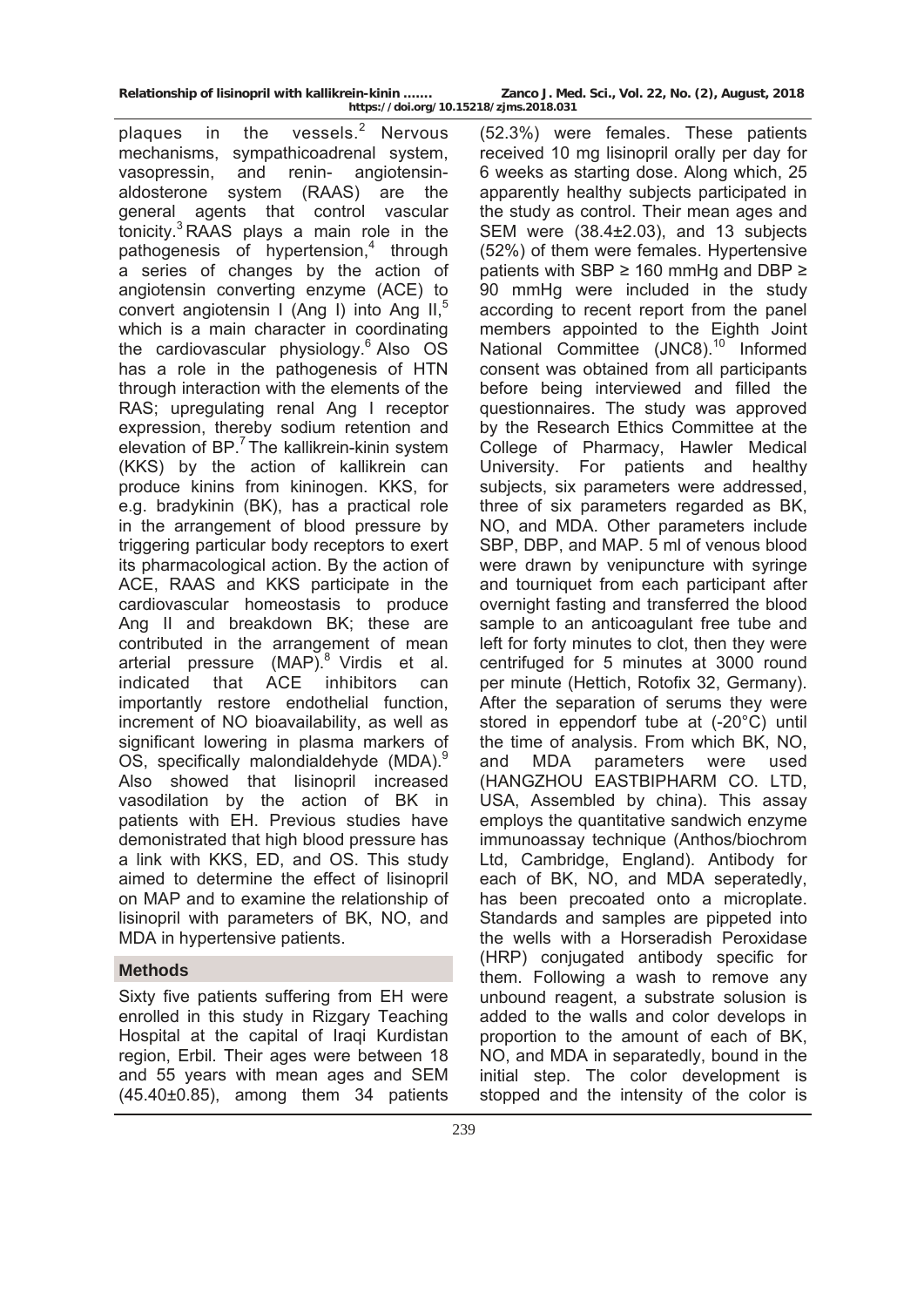| Relationship of lisinopril with kallikrein-kinin | Zanco J. Med. Sci., Vol. 22, No. (2), August, 2018 |  |  |  |  |
|--------------------------------------------------|----------------------------------------------------|--|--|--|--|
| https://doi.org/10.15218/zjms.2018.031           |                                                    |  |  |  |  |

measured using a microplate reader (Anthos 2010 - biochrom/England). Data are presented as mean ± standard error of mean (SEM). Statistical evaluation was performed using paired t-test to compare the means before and after treatments among one group patients, and using independent t-test to compare the means of healthy and patient groups. Results were considered significant when *P* value <0.01. The data were processed with SPSS statistics (statistical package for the social science software) version 22.

### **Results**

Table 1 showed that SBP, DBP, and MAP levels were significantly higher when compared with healthy subjects group. Additionally, comparing SBP, DBP, and MAP mean levels before and after treatment in patients, showed that there were significant changes (*P* <0.01). Finally,

the differences between after treatments and control groups have also significant difference. On the other hand the comparison of baseline and after treatment measurements of BK, NO, and MDA levels (Table 2) in hypertensive patients were done and comparing such parameter mean levels with of healthy subjects. Data also demonstrated that mean serum BK and NO levels were lower when compared with healthy subjects group. In contrast, the mean serum MDA level in hypertensive group showed no significant difference when compared with healthy subjects group. Moreover, comparing BK, NO, and MDA mean levels before and after treatment in patients, showed that there were significant changes (*P* <0.01). Eventually, the differences between after treatments and control groups have no significant difference, except BK.

**Table 1:** Baseline and after treatment measurements of SBP, DBP, and MAP levels in hypertensive patients compared to healthy subjects.

| <b>Parameters</b> |                   | Lisinopril group (n=65) |                   |
|-------------------|-------------------|-------------------------|-------------------|
|                   | <b>Baselinet</b>  | After 6 weekst          | group $(n=25)^*$  |
| SBP (mmHg)        | 166.5±0.72"       | $137 \pm 1.14"$         | $125 \pm 1.4"$    |
| DBP (mmHg)        | $98.49 \pm 0.7$ " | $86.1 \pm 0.7"$         | $75.2 \pm 1.48$ " |
| $MAP$ (mmHg)      | 121.15±0.6"       | $103 \pm 0.7"$          | $85.6 + 2.42$ "   |

† Paired-samples t test; between baseline and after treatment.

‡ Independent-samples t test; between baseline and healthy.

Independent-samples t test; between after treatment and healthy.

" *P* <0.001.

**Table 2:** Baseline and after treatment measurements of BK, NO, and MDA levels in hypertensive patients compared to healthy subjects

| <b>Parameters</b> | Lisinopril group (n=65)     |                     | <b>Apparent healthy</b>        |
|-------------------|-----------------------------|---------------------|--------------------------------|
|                   | <b>Baselinet</b>            | After 6 weekst      | group $(n=25)^*$               |
| $BK$ (ng/ml)      | $3.04 \pm 0.68"$            | $9.9\pm2.01"$       | $23\pm3.36"$                   |
| $NO$ ( $µmol/L$ ) | $36.25 + 5.74$ <sup>n</sup> | $49 + 8.25^{\circ}$ | $91.54 \pm 34.61$ <sup>n</sup> |
| MDA (nmol/ml)     | $8.94 \pm 2.83$ "           | $5.4 \pm 1.85$ "    | $4.56 \pm 1.07$ <sup>n</sup>   |

† Paired-samples t test; between baseline and after treatment.

‡ Independent-samples t test; between baseline and healthy.

Independent-samples t test; between after treatment and healthy.

" *P* <0.001.

 $^{\circ}P = 0.014$ .

n non significant.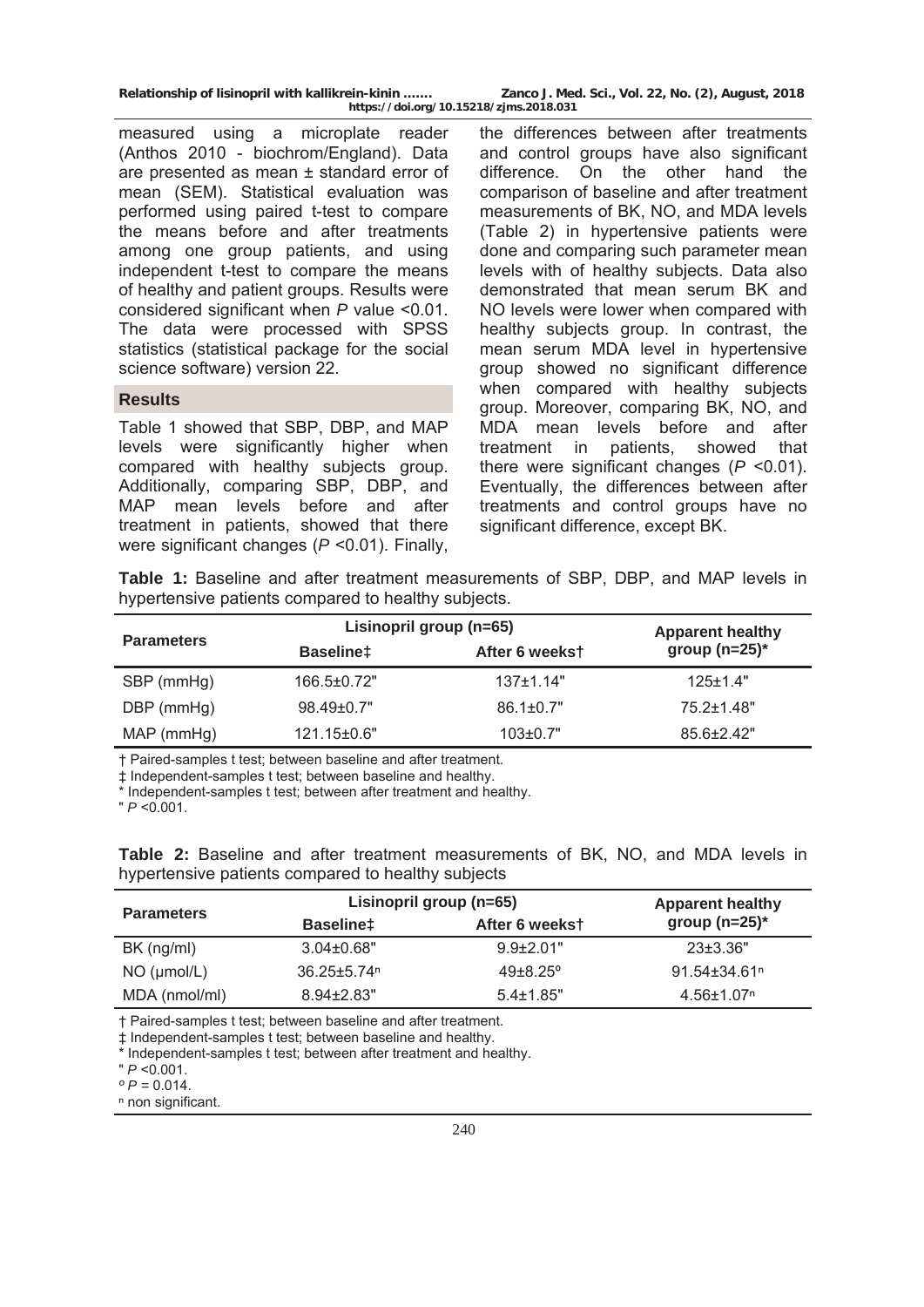**Relationship of lisinopril with kallikrein-kinin ……. Zanco J. Med. Sci., Vol. 22, No. (2), August, 2018 https://doi.org/10.15218/zjms.2018.031**

## **Discussion**

Hypertension is one of the most common diseases worldwide and a major modifiable risk factor for cardiovascular disease, its treatment and control rates are still suboptimal. $11$  In current study, it was revealed that hypertensive patients at diagnosis had significantly higher levels of SBP, DBP, and MAP compared with those healthy subjects (Table 1). Lisinopril is one of the most commonly prescribed antihypertensive agent is effective as monotherapy.<sup>12</sup> Our results showed that lisinopril is substantially reduced the SBP, DBP, and MAP of patients during six weeks. A recent Kurdish study supports our data was done in Erbil city by Muslih, fulfilled with a significant decrement in MAP level during a week in hypertensive patients.<sup>13</sup> Similarly, Saul et al. study showed that HTN had direct correlation with BK, NO, and MDA; lowers BK and NO, and elevates  $MDA<sub>14</sub>$  that agreed with the present study. The accumulating evidences suggest that potentiating the activity of KKS is made by suppressing presumably via production of NO as well as reduction of OS.15 Furthermore, Schulz et al. concluded that OS and ED are consistently observed in hypertensive subjects.<sup>16</sup> Lisinopril treatment as an ACEI used for lowering blood pressure; manipulates with KKS as its adverse effect through which regulates endothelial NO and can reduces OS.<sup>17</sup> This evidence supports us in conducting hypertensive patients to receive lisinopril for the purpose of substantial elevating in BK and NO, and lowering in MDA levels (*P* <0.001*).* Inconsistent with our study, Kohno et al. showed that BK is lowered but not statistically significant.18 Kaminskii et al. found that hypertensive patients received lisinopril were associated with significant increase in nitrate level.<sup>19</sup> Similarly, Kosenko et al. investigated the effect of lisinopril on nitrate level among 29 hypertensive patients in Finland who visited health centers. Of note, NO is a highly unstable free radical and is oxidized rapidly to nitrate in circulating blood.<sup>20</sup> With regards

to the correlation between lisinopril treatment and MDA level, the current study revealed that MDA in hypertensive patients is lowered by the effect of lisinopril treatment. There was a significant decrement in its value; however, it observed high when compared with the MDA level in apparent healthy subjects. Some studies support our data. For instance, Velayutham et al. examined the relationship of lisinopril treatment with MDA parameter.<sup>21</sup> They reported that MDA level was significantly lowered in hypertensive patients with supratentorial brain tumors after receiving half strength of lisinopril (5 mg). Lisinopril, along with its blood lowering effects can influence on the other actions. For instance; BK as KKS has been enhanced in any patient who treated with lisinopril drug as well as can successfuly increases NO; moreover OS is also improved. Thus, augmentation in each of BK and NO magnitudes in addition to diminution in OS marker levels can productively improve high blood pressure.<sup>17</sup> Multiple studies have shown that ACE inhibitors improve endothelial function, probably by increasing BK in the arterial wall and decreasing OS.<sup>22</sup> Moreover, Kirbas demonstrated that lisinopril effects on NO and MDA levels were not observed in L-Name  $(N_3\text{-}nitro-$ L-Arginiine Methyl Ester hydrochloride) induced hypertensive rats. $23$  One of the reasons behind the discrepancy of data among these studies is genetic variation, which means that all of the studies have not been conducted in the same country or population or area. Besides, subjects in this study distinctly were hypertensive patients. Furthermore, potassium plays an important role in the lowering blood pressure that may be elevated with the lisinopril treatment. We propose that potassium may further lowers blood pressure, this notion is supported by evidence of Albarwani and his collegues;<sup>24</sup> found that potassium can reduces blood pressure.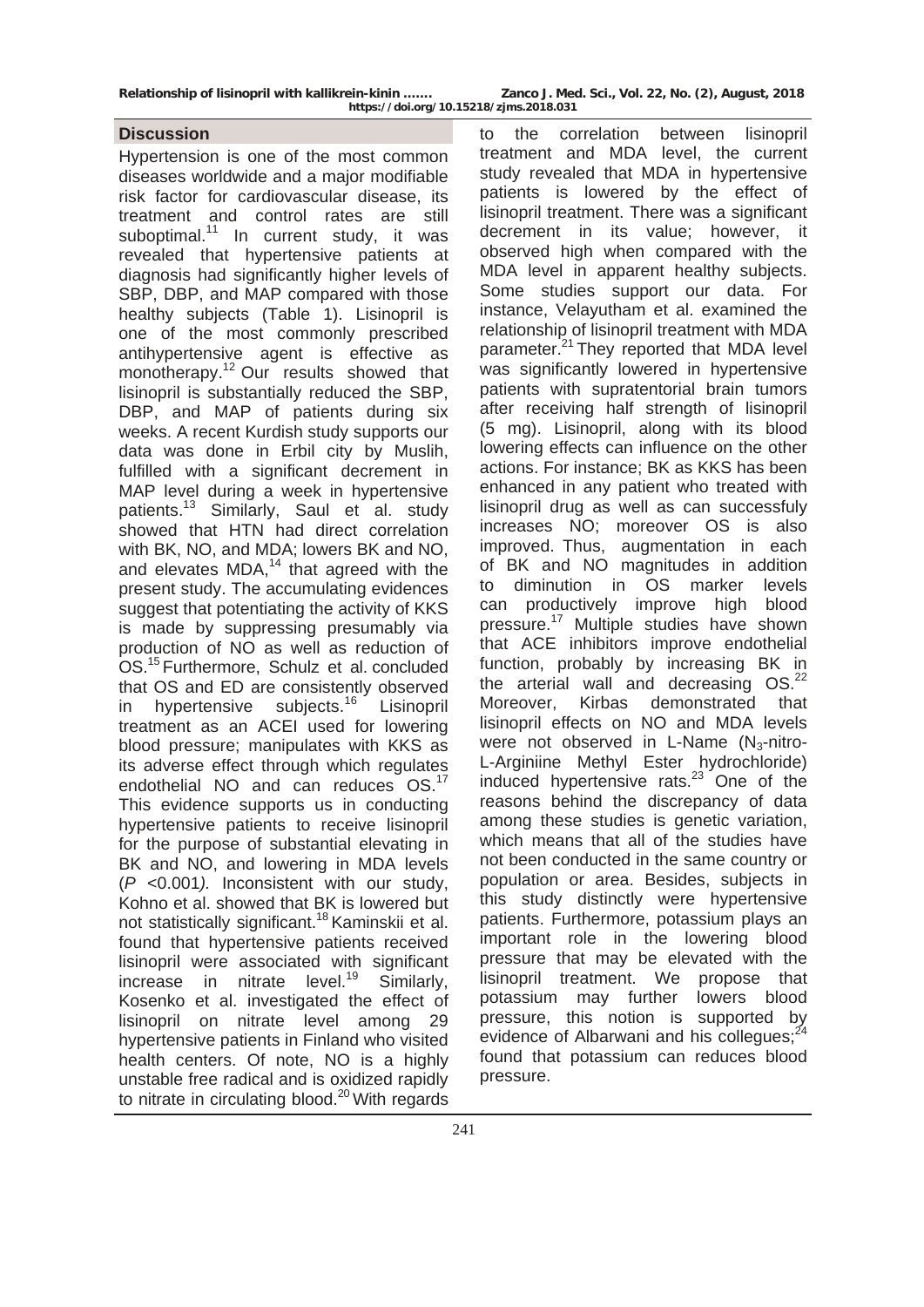**Relationship of lisinopril with kallikrein-kinin ……. Zanco J. Med. Sci., Vol. 22, No. (2), August, 2018 https://doi.org/10.15218/zjms.2018.031**

### **Conclusion**

The present study concludes that lisinopril significantly reduces the blood pressure and malondialdehyde as well as significantly increases the bradykinin and nitric oxide in Kurd hypertensive patients in Erbil city.

#### **Competing interests**

The authors declare that they have no competing interests.

#### **References**

- 1. Williams SF, Nicholas SB, Vaziri ND, Norris KC. African Americans, hypertension and the renin angiotensin system. World J Cardiol 2014; 6(9):878–89.
- 2. Dufton J. The pathophysiology and<br>
pharmaceutical treatment of hypertension. treatment of hypertension. PharmCon, Inc; 2011.
- 3. Kasko M, Budaj M, Hulin I. Harmful or helpful hypertension–pathophysiological basis. Slovakia: Bratislava Comenius University. Genetics and Pathophysiology of Essential Hypertension. Khullar M, editors. Hypertension, 1st ed. Rijeka, Croatia: InTech: 2012. P. 9.
- 4. Moon JY. Recent update of renin-angiotensinaldosterone system in the pathogenesis of hypertension. Electrolyte Blood Press 2013; 11(2):41–5.
- 5. Unger T, Paulis L, Sica DA. Therapeutic perspectives in hypertension: novel means for renin–angiotensin–aldosterone system<br>modulation and emerging device-based modulation and emerging device-based approaches. Eur Heart J 2011; 32(22):2739–47.
- 6. Flores-Munoz M, Work LM, Douglas K, Denby L, Dominiczak AF, Graham D, et al. Angiotensin- (1-9) attenuates cardiac fibrosis in the stroke-prone spontaneously hypertensive rat via the angiotensin type 2 receptor. Hypertens 2012; 59(2):300–7.
- 7. Luo H, Wang X, Chen C, Wang J, Zou X, Li C, et al. Oxidative stress causes imbalance of renal renin angiotensin system (RAS) components and hypertension in obese Zucker rats. J Am Heart Assoc 2015; 4(2):e001559.
- 8. Camargo AC, Ianzer D, Guerreiro JR, Serrano SM. Bradykinin-potentiating peptides: beyond captopril. Toxicon 2012; 59(4):516–23.
- 9. Virdis A, Ghiadoni L, Taddei S. Effects of antihypertensive treatment on endothelial function. Curr Hypertens Rep 2011; 13(4):276– 81.
- 10. Bell K, Twiggs J, Olin BR. Hypertension: The Silent Killer: Updated JNC-8 Guideline Recommendations. Alabama pharmacy association: Contining education; 2015. P. 1–8.
- 11. Al Ghatrif M, Kuo YF, Al Snih S, Raji MA, Ray LA, Markides KS. Trends in hypertension

 prevalence, awareness, treatment and control in older Mexican Americans, 1993–2005. Ann Epidemiol 2011; 21(1):15–25.

- 12. Gu Q, Burt VL, Dillon CF, Yoon S. Trends in antihypertensive medication use and blood pressure control among United States adults with hypertension the National Health and Nutrition Examination Survey, 2001 to 2010. Circ 2012; 126(17):2105–14.
- 13. Muslih AI. Reduction of mean arterial pressure and proteinuria by the effect of aceis (lisinopril) in Kurdish hypertensive patients in Hawler city. Glob J Health Sci 2012; 4(5):14.
- 14. Saul SM, Duprez DA, Zhong W, Grandits GA, Cohn JN. Effect of carvedilol, lisinopril and their combination on vascular and cardiac health in patients with borderline blood pressure: the DETECT Study. J Hum Hypertens 2013; 27(6):362–7.
- 15. Kayashima Y, Smithies O, Kakoki M. Kinins—The Kallikrein-Kinin System and Oxidative Stress. Curr Opin Nephrol Hypertens 2012; 21(1):92–6.
- 16. Schulz E, Gori T, Münzel T. Oxidative stress and endothelial dysfunction in hypertension. Hypertens Res 2011; 34(6):665–73.
- 17. Regoli D, Gobeil F. Critical insights into the beneficial and protective actions of the kallikrein– kinin system. Vascul Pharmacol 2015; 64:1–10.
- 18. Kohno M, Yokokawa K, Minami M, Yasunari K, Maeda K, Kano H, et al. Plasma levels of nitric oxide and related vasoactive factors following long-term treatment with angiotensin-converting enzyme inhibitor in patients with essential hypertension. Metab 1999; 48(10):1256–9.
- 19. Kaminskii YG, Suslikov AV, Tikhonova LA, Galimova MK, Ermakov GL, Tsvetkov VD, et al. Arginase, nitrates, and nitrites in the blood plas ma and erythrocytes in hypertension and after therapy with lisinopril and simvastatin. Biol Bull 2011; 38(5):446–52.
- 20. Kosenko E, Tikhonova L, Suslikov A, Kaminsky Y. Impacts of lisinopril and lisinopril plus simvastatin on erythrocyte and plasma arginase, nitrite, and nitrate in hypertensive patients. J Clin Pharmacol 2012; 52(1):102–9.
- 21. Velayutham PK, Adhikary SD, Babu SK, Vedantam R, Korula G, Ramachandran A. Oxidative stress–associated hypertension in surgically induced brain injury patients: Effects of β-blocker and angiotensin-converting enzyme inhibitor. J Surg Res 2013; 179(1):125–31.
- 22. Kelly AS, Gonzalez<sup>[Campoy JM, Rudser KD,</sup> Katz H, Metzig AM, Thalin M, et al. Carvedilol□ Lisinopril Combination Therapy and Endothelial Function in Obese Individuals With Hypertension. J Clin Hypertens 2012; 14(2):85–91.
- 23. Kirbas S. Effect of lisinopril on oxidative stress in brain tissues of rats with L-Name induced hypertension. Turk J Biochem 2013; 38(2):163– 8.